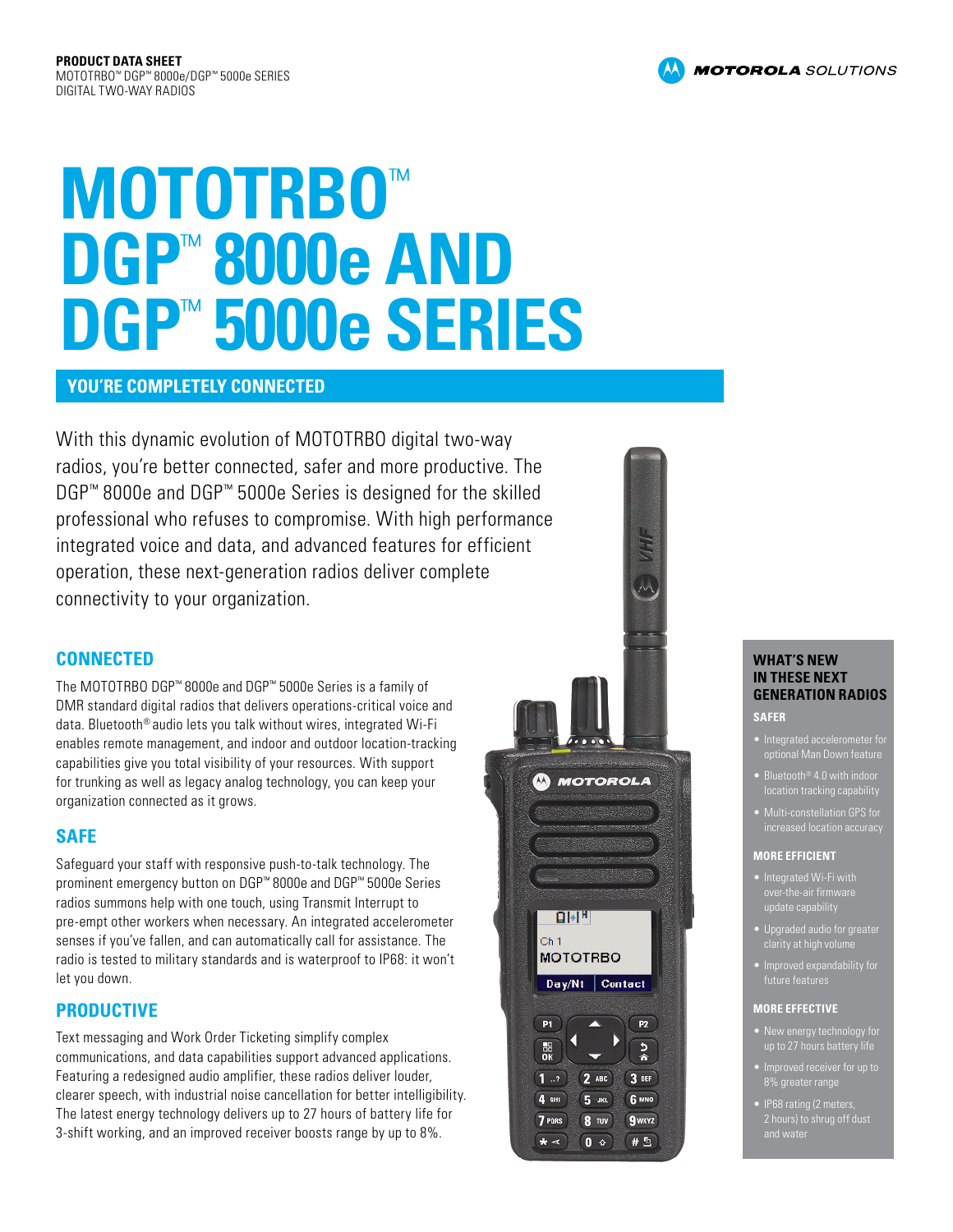#### **PRODUCT DATA SHEET**

MOTOTRBO™ DGP™ 8000e/DGP™ 5000e SERIES DIGITAL TWO-WAY RADIOS



|                                                                                      | <b>Full Keypad (FKP) Model</b>        |                 |                 |                             | No Keypad (NKP) Model                 |                 |             |                               |  |  |
|--------------------------------------------------------------------------------------|---------------------------------------|-----------------|-----------------|-----------------------------|---------------------------------------|-----------------|-------------|-------------------------------|--|--|
| <b>Model Number</b>                                                                  | DGP™8550e*, DGP™5550e                 |                 |                 |                             | DGP™ 8050e*, DGP™ 5050e               |                 |             |                               |  |  |
| Band                                                                                 | VHF                                   | 350             | UHF             | 800                         | VHF                                   | 350             | UHF         | 800                           |  |  |
| <b>GENERAL SPECIFICATIONS</b>                                                        |                                       |                 |                 |                             |                                       |                 |             |                               |  |  |
| Frequency                                                                            | 136-174 MHz                           | 350-400 MHz     | 403-527 MHz     | 806-825 MHz,<br>851-870 MHz | 136-174 MHz                           | 350-400 MHz     | 403-527 MHz | 806-825 MHz,<br>851 - 870 MHz |  |  |
| High Power Output                                                                    | 5 W                                   | 4 W             | 4 W             | 2.5 W                       | 5 W                                   | 4 W             | 4 W         | 2.5 W                         |  |  |
| Low Power Output                                                                     | 1 W                                   | 1 W             | 1 W             | 1 W                         | 1 W                                   | 1 W             | 1 W         | 1 W                           |  |  |
| <b>Channel Spacing</b>                                                               | 12.5, 20, 25 kHz                      |                 |                 |                             |                                       |                 |             |                               |  |  |
| <b>Channel Capacity</b>                                                              | 1000                                  |                 |                 |                             | 32                                    |                 |             |                               |  |  |
| Dimensions (H x W x D),<br>Radio + Slim Battery                                      | 130 x 55 x 36 mm (5.1 x 2.2 x 1.4 in) |                 |                 |                             | 130 x 55 x 34 mm (5.1 x 2.2 x 1.3 in) |                 |             |                               |  |  |
| Weight, Radio + Slim Battery                                                         | 315 g (11 oz)                         |                 |                 |                             | 290 g (10 oz)                         |                 |             |                               |  |  |
| Dimensions (H x W x D),<br>Radio + High Capacity Battery                             | 130 x 55 x 41 mm (5.1 x 2.2 x 1.6 in) |                 |                 |                             | 130 x 55 x 40 mm (5.1 x 2.2 x 1.6 in) |                 |             |                               |  |  |
| Weight, Radio + High Capacity<br>Battery                                             | 347 g (12 oz)                         |                 |                 |                             | 322 g (11 oz)                         |                 |             |                               |  |  |
| <b>FCC Description</b>                                                               | AZ489FT7066                           | ä,              | AZ489FT7065     | AZ489FT7067                 | AZ489FT7066                           | ä,              | AZ489FT7065 | AZ489FT7067                   |  |  |
| Digital / Analog Battery Life <sup>1</sup> ,<br>Slim 1650 mAh Battery                | 16.0 / 12.0 hrs                       | 15.5 / 11.5 hrs |                 | 15.5 / 12.0 hrs             | 16.0 / 12.0 hrs                       | 15.5 / 11.5 hrs |             | 15.5 / 12.0 hrs               |  |  |
| Digital / Analog Battery Life <sup>1</sup> ,<br>High Capacity 2250 mAh Battery       | 22.0 / 16.5 hrs                       |                 | 21.0 / 16.0 hrs | 21.0 / 17.5 hrs             | 22.0 / 16.5 hrs                       | 21.0 / 16.0 hrs |             | 21.0 / 17.5 hrs               |  |  |
| Digital / Analog Battery Life <sup>1</sup> ,<br>High Capacity LV 3000 mAh<br>Battery | 29.0 / 22.0 hrs                       | 28.0 / 21.5 hrs |                 | 28.0 / 23.0 hrs             | 29.0 / 22.0 hrs                       | 28.0 / 21.5 hrs |             | 28.0 / 23.0 hrs               |  |  |
| Power Supply (Nominal)                                                               | 7.5V                                  |                 |                 |                             |                                       |                 |             |                               |  |  |
| <b>RECEIVER SPECIFICATIONS</b>                                                       |                                       |                 |                 |                             |                                       |                 |             |                               |  |  |
| Analog Sensitivity (12dB SINAD)                                                      | $0.16$ uV                             |                 |                 | 0.22 uV                     | $0.16$ uV                             |                 |             | 0.22 uV                       |  |  |
| Digital Sensitivity (5% BER)                                                         | $0.14$ uV                             |                 |                 | $0.19$ uV                   |                                       | $0.19$ uV       |             |                               |  |  |
| Frequency Stability                                                                  | $\pm$ 0.5 ppm                         |                 |                 |                             |                                       |                 |             |                               |  |  |

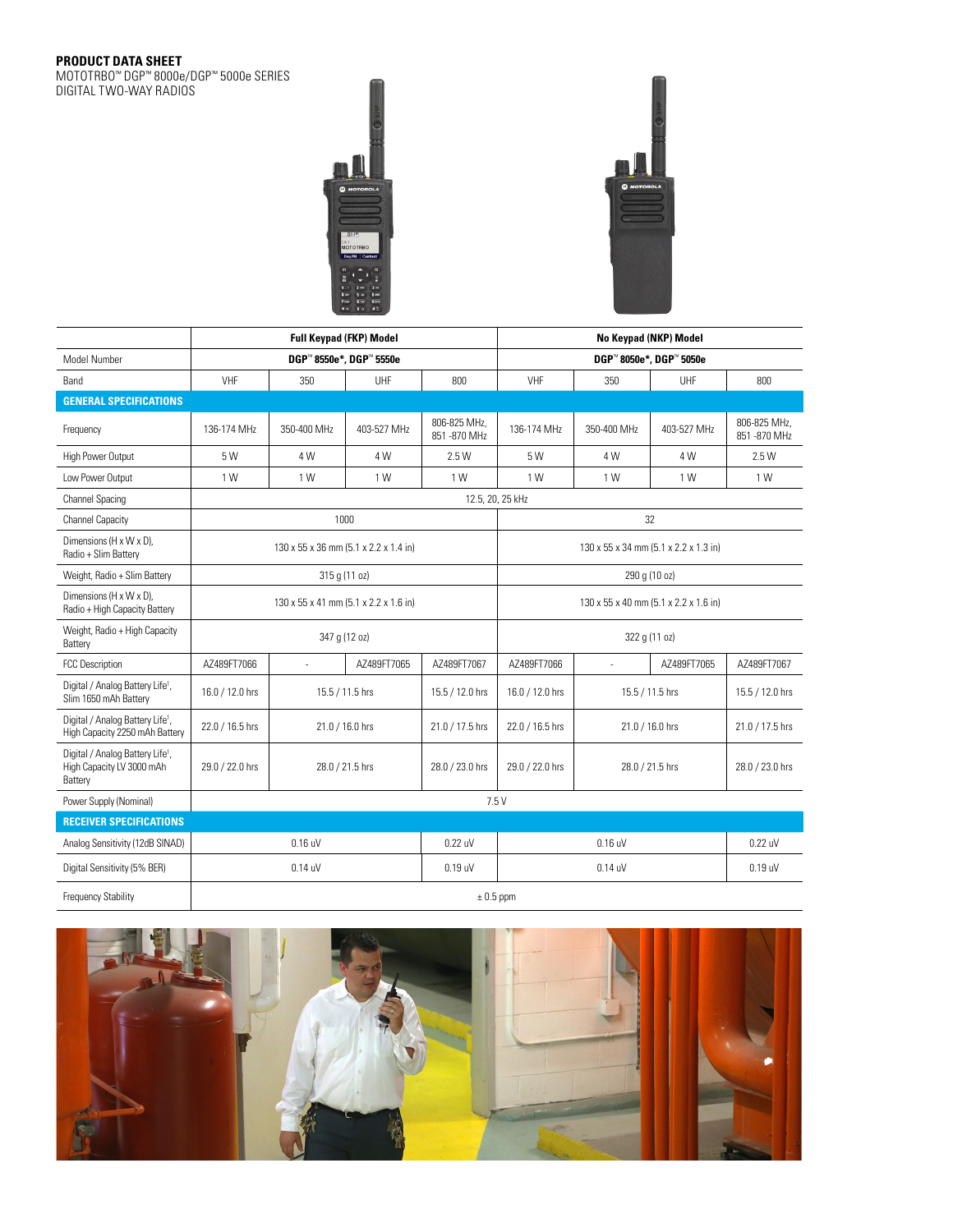#### **PRODUCT DATA SHEET**

MOTOTRBO™ DGP™ 8000e/DGP™ 5000e SERIES DIGITAL TWO-WAY RADIOS

#### **ALL MODELS**

| <b>TRANSMITTER SPECIFICATIONS</b>                              |                                                                                                                                 |  |  |  |  |
|----------------------------------------------------------------|---------------------------------------------------------------------------------------------------------------------------------|--|--|--|--|
| Hum and Noise                                                  | -40 dB (12.5 kHz channel),<br>-45 dB (25 kHz channel)                                                                           |  |  |  |  |
| <b>Conducted Spurious Emissions</b><br>(TIA603D)               | $-57$ dBm                                                                                                                       |  |  |  |  |
| <b>4FSK Digital Modulation</b>                                 | 12.5 kHz Data: 7K60F1D and 7K60FXD<br>12.5 kHz Voice: 7K60F1F and 7K60FXF<br>Combination of 12.5 kHz Voice and Data:<br>7K60F1W |  |  |  |  |
| Digital Protocol                                               | ETSI TS 102 361-1, -2, -3                                                                                                       |  |  |  |  |
| <b>Conducted/Radiated Emissions</b><br>(TIA603D)               | -36 dBm < 1GHz, -30 dBm > 1GHz                                                                                                  |  |  |  |  |
| Adjacent Channel Power                                         | 60dB (12.5 kHz channel),<br>70dB (25 kHz channel)                                                                               |  |  |  |  |
| <b>RECEIVER SPECIFICATIONS</b>                                 |                                                                                                                                 |  |  |  |  |
| Hum and Noise                                                  | -40 dB (12.5 kHz channel),<br>-45 dB (25 kHz channel)                                                                           |  |  |  |  |
| <b>Conducted Spurious Emissions</b><br>(TIA603D)               | $-57$ dBm                                                                                                                       |  |  |  |  |
| Intermodulation (TIA603D)                                      | 70 dB                                                                                                                           |  |  |  |  |
| Adjacent Channel Selectivity,<br>(TIA603A)-1T                  | 60 dB (12.5 kHz channel),<br>70 dB (25 kHz channel)                                                                             |  |  |  |  |
| Adjacent Channel Selectivity,<br>(TIA603D)-2T and (TIA603C)-2T | 45 dB (12.5 kHz channel),<br>70 dB (25 kHz channel)                                                                             |  |  |  |  |
| Spurious Rejection (TIA603D)                                   | 70 dB                                                                                                                           |  |  |  |  |
| <b>AUDIO SPECIFICATIONS</b>                                    |                                                                                                                                 |  |  |  |  |
| Digital Vocoder Type                                           | AMBF+2™                                                                                                                         |  |  |  |  |
| Audio Response                                                 | TIA603D                                                                                                                         |  |  |  |  |
| Rated Audio                                                    | 0.5W                                                                                                                            |  |  |  |  |
| Audio Distortion at Rated Audio                                | 3%                                                                                                                              |  |  |  |  |

NOTES

1: Typical battery life, 5/5/90 profile at maximum transmitter power with GPS, Bluetooth, Wi-Fi and Option Board applications disabled. Actual observed runtimes may vary. 2: Specialized low-temperature battery required for operation below 14 °F (-10 °C).

Specifications are subject to change without notice. All specifications shown are typical values.

| <b>BLUETOOTH SPECIFICATIONS</b>     |                                                                                                                                  |  |  |  |  |  |
|-------------------------------------|----------------------------------------------------------------------------------------------------------------------------------|--|--|--|--|--|
| Version                             | $4.0*$                                                                                                                           |  |  |  |  |  |
| Range                               | Class 2, 33 ft (10 m)                                                                                                            |  |  |  |  |  |
| <b>Supported Profiles</b>           | Bluetooth Headset Profile (HSP), Serial Port<br>Profile (SPP), Motorola fast push-to-talk.                                       |  |  |  |  |  |
| Simultaneous Connections            | 1 x audio accessory and 1 x data device                                                                                          |  |  |  |  |  |
| Permanent Discoverable Mode         | Optional                                                                                                                         |  |  |  |  |  |
| <b>GPS SPECIFICATIONS</b>           |                                                                                                                                  |  |  |  |  |  |
| <b>Constellation Support</b>        | GPS                                                                                                                              |  |  |  |  |  |
| Time To First Fix. Cold Start       | $<$ 60 s                                                                                                                         |  |  |  |  |  |
| Time To First Fix. Hot Start        | < 10 s                                                                                                                           |  |  |  |  |  |
| Horizontal Accuracy                 | $<$ 16.5 ft ( $<$ 5 m)                                                                                                           |  |  |  |  |  |
| <b>Wi-Fi SPECIFICATIONS</b>         |                                                                                                                                  |  |  |  |  |  |
| <b>Standards Supported</b>          | IEEE 802.11b, 802.11g, 802.11n                                                                                                   |  |  |  |  |  |
| Security Protocol Supported         | WPA, WPA-2, WEP                                                                                                                  |  |  |  |  |  |
| Maximum Number of SSIDs             | 128 (64 for NKP Models)                                                                                                          |  |  |  |  |  |
| <b>ENVIRONMENTAL SPECIFICATIONS</b> |                                                                                                                                  |  |  |  |  |  |
| Operating Temperature <sup>2</sup>  | -22°F to 140°F (-30°C to +60°C)                                                                                                  |  |  |  |  |  |
| Storage Temperature                 | -40°F to 185°F (-40°C to +85°C)                                                                                                  |  |  |  |  |  |
| <b>Thermal Shock</b>                | Per MIL-STD table                                                                                                                |  |  |  |  |  |
| Humidity                            | Per MIL-STD table                                                                                                                |  |  |  |  |  |
| Electrostatic Discharge             | IFC 61000-4-2 Level 3                                                                                                            |  |  |  |  |  |
| Dust and Water Intrusion            | IEC 60529 - IP68, 6.6 ft (2 m) for 2 hrs                                                                                         |  |  |  |  |  |
| Salt Fog                            | Per MIL-STD table                                                                                                                |  |  |  |  |  |
| Packaging Test                      | MIL-STD 810D and E                                                                                                               |  |  |  |  |  |
| <b>HAZLOC CERTIFICATION</b>         |                                                                                                                                  |  |  |  |  |  |
| TIA-4950                            | UL-Approved for use in Hazardous<br>Locations, Division 1, Class I, II, III, Groups<br>C. D. E. F. G: Division 2. Class1. Groups |  |  |  |  |  |

A, B, C, D when properly equipped with Motorola UL-Approved battery.

| <b>MILITARY STANDARDS</b> |               |                         |               |                  |               |                           |               |                           |               |                           |
|---------------------------|---------------|-------------------------|---------------|------------------|---------------|---------------------------|---------------|---------------------------|---------------|---------------------------|
|                           | MIL-STD 810C  |                         | MIL-STD 810D  |                  | MIL-STD 810E  |                           | MIL-STD 810F  |                           | MIL-STD 810G  |                           |
|                           | <b>METHOD</b> | PROCEDURE               | <b>MFTHOD</b> | PROCEDURE        | <b>METHOD</b> | <b>PROCEDURE</b>          | <b>MFTHOD</b> | <b>PROCEDURE</b>          | <b>MFTHOD</b> | PROCEDURE                 |
| Low Pressure              | 500.1         |                         | 500.2         | Ш                | 500.3         | $\mathsf{II}$             | 500.4         | Ш                         | 500.5         | $\mathsf{II}$             |
| High<br>Temperature       | 501.1         | $\mathsf{L} \mathsf{I}$ | 501.2         | $I/A1$ , $II/A1$ | 501.3         | I/A1, II/A1               | 501.4         | I/Hot, II/Hot             | 501.5         | I/A1, II/A1               |
| Low Temperature           | 502.1         |                         | 502.2         | $I/C3$ , $II/C1$ | 502.3         | $I/C3$ , $II/C1$          | 502.4         | $I/C3$ , $II/C1$          | 502.5         | I/C3, II/C1               |
| Temperature<br>Shock      | 503.1         |                         | 503.2         | A1/C3            | 503.3         | A1/C3                     | 503.4         |                           | 503.5         | $-C$                      |
| Solar Radiation           | 505.1         | Ш                       | 505.2         | I/Hot-Dry        | 505.3         | I/Hot-Dry                 | 505.4         | I/Hot-Drv                 | 505.5         | I/A1                      |
| Rain                      | 506.1         | $\mathsf{L} \mathsf{I}$ | 506.2         | I, II            | 506.3         | I, II                     | 506.4         | I, III                    | 506.5         | $\parallel$ , $\parallel$ |
| Humidity                  | 507.1         | $\mathbf{  }$           | 507.2         | II/Hot-Humid     | 507.3         | II/Hot-Humid              | 507.4         | ٠                         | 507.5         | II/Hot-Humid              |
| Salt Fog                  | 509.1         |                         | 509.2         |                  | 509.3         |                           | 509.4         | ٠                         | 509.5         |                           |
| Dust                      | 510.1         | I, II                   | 510.2         | I, II            | 510.3         | $\parallel$ , $\parallel$ | 510.4         | $\parallel$ , $\parallel$ | 510.5         | $\parallel$ , $\parallel$ |
| Vibration                 | 514.2         | VIII/F, W, XI           | 514.3         | $I/10$ , $II/3$  | 514.4         | $1/10$ , $11/3$           | 514.5         | 1/24, 11/5                | 514.6         | $1/24$ , $1/5$            |
| Shock                     | 516.2         | Ш                       | 516.3         | I, IV            | 516.4         | I, IV                     | 516.5         | I, IV                     | 516.6         | I, IV                     |

#### **CONNECTION**

- VHF Band, 5 W
- UHF Band, 4 W • 350 Band, 4W
- 800 Band, 2.5 W
- FKP models: Colour screen, full keypad, 1000 channels
- NKP models: No screen or keypad, 32 channels
- Analog and Digital
- Voice and Data
- Integrated Wi-Fi
- Canned Text Messaging Freeform Text Messaging (FKP models)
- Work Order Ticketing Multi-constellation GNSS
- 
- High Efficiency GNSS
- Event-Driven Location Update • Bluetooth Audio
- Bluetooth Data
- Bluetooth Permanent Discovery
- Mode (optional) • Bluetooth Indoor Location Tracking<br>• Voice Announcement
- Voice Announcement
- Text to Speech (optional)<br>• Ontion Board
- Option Board • Home Channel Reminder

# **AUDIO**

- Intelligent Audio IMPRES Audio
- SINC+ Noise Cancellation (optional)
- Acoustic Feedback Suppressor
- Microphone Distortion Control
- User-Selectable Audio Profiles • Switch Speaker
- 
- Trill Enhancement

#### **CUSTOMIZATION**

- Customized Accessories
- Multi-Button PTT (optional)
- 5 Programmable Buttons (3 for NKP model)
- Emergency Button

#### **MANAGEMENT**

- Radio Management (optional)
- OTAP (optional)<br>• IMPRES Energy
- IMPRES Energy • IMPRES Battery Management (optional)
- Over the Air Battery Management (optional)

#### **SAFETY**

- Integrated Accelerometer Man Down (optional)
- 
- Lone Worker
- Basic Privacy<br>• Enhanced Priv
- Enhanced Privacy<br>• AFS Encryption In
- AES Encryption (optional) Transmit Interrupt
- Emergency<br>• Emergency
- Emergency Search Tone
- Remote Monitor • Radio Disable / Enable
- HazLoc certification (optional)
- Waterproof to IP68
- Rugged to MIL-STD

#### **SYSTEMS**

- Dual Capacity Direct Mode
- Conventional
- IP Site Connect
- [Capacity Plus](http://www.motorolasolutions.com/en_us/products/mototrbo-systems/mototrbo-private-systems/mototrbo-capacity-plus.html) Single Site (optional) • [Capacity Plus](http://www.motorolasolutions.com/en_us/products/mototrbo-systems/mototrbo-private-systems/mototrbo-capacity-plus.html) Multi-Site (optional)<br>• Capacity Max (optional)
- Capacity Max (optional)
- [Connect Plus](http://www.motorolasolutions.com/en_us/products/mototrbo-systems/mototrbo-private-systems/mototrbo-connect-plus.html) (optional)
- 
- 
- \* Check for availability in your country for 25 kHz channels \*Option board and GPS ready in DGP8550e and DGP8050e only